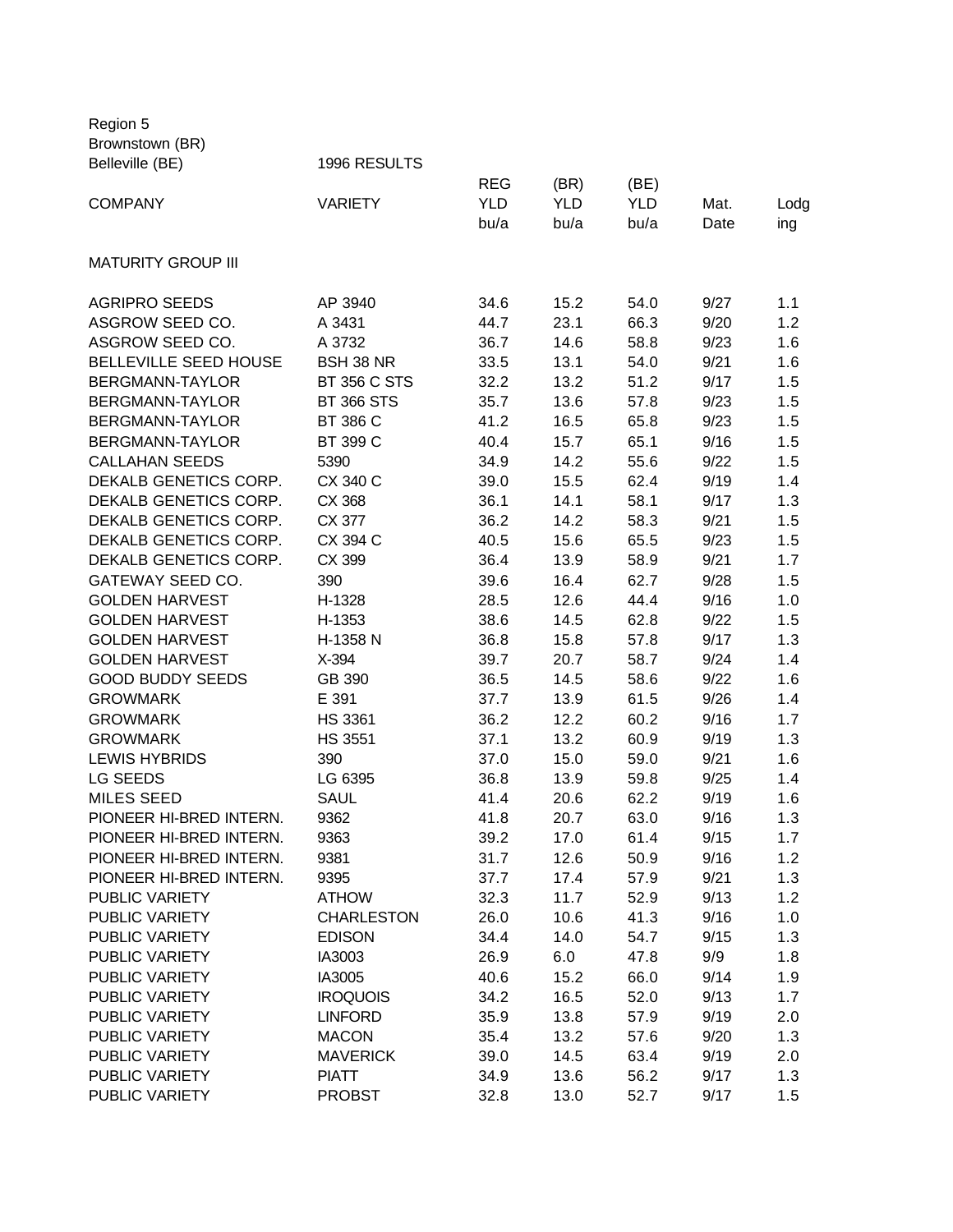| PUBLIC VARIETY             | <b>RESNIK</b>         | 34.2 | 13.9 | 54.5 | 9/21                 | 1.3  |
|----------------------------|-----------------------|------|------|------|----------------------|------|
| PUBLIC VARIETY             | <b>SALINE</b>         | 35.1 | 15.1 | 55.1 | 9/19                 | 1.9  |
| PUBLIC VARIETY             | <b>THORNE</b>         | 28.1 | 9.3  | 46.9 | 9/16                 | 1.5  |
| PUBLIC VARIETY             | <b>YALE</b>           | 33.1 | 13.5 | 52.7 | 9/20                 | 1.4  |
| SCHULTZ SEED CO.           | 3615N                 | 36.1 | 14.5 | 57.8 | 9/16                 | 1.4  |
| SCHULTZ SEED CO.           | 3715N                 | 36.6 | 12.7 | 60.5 | 9/19                 | 1.3  |
| SCHULTZ SEED CO.           | 3910                  | 36.4 | 14.8 | 58.1 | 9/24                 | 1.8  |
| STINE SEED CO.             | 3660                  | 38.4 | 13.6 | 63.1 | 9/19                 | 1.2  |
| STINE SEED CO.             | 3780                  | 37.2 | 15.7 | 58.7 | 9/21                 | 1.2  |
| <b>TERRA INTERNATIONAL</b> | <b>TS 325</b>         | 37.4 | 11.4 | 63.3 | 9/20                 | 1.3  |
| <b>TERRA INTERNATIONAL</b> | TS 345                | 29.5 | 12.1 | 46.9 | 9/15                 | 1.1  |
| <b>TERRA INTERNATIONAL</b> | <b>TS 364</b>         | 40.1 | 15.9 | 64.2 | 9/20                 | 1.0  |
| <b>TERRA INTERNATIONAL</b> | <b>TS 393</b>         | 31.6 | 14.4 | 48.7 | 9/24                 | 1.4  |
| <b>TRISLER SEED FARMS</b>  | <b>TRISOY 3342</b>    | 40.0 | 15.1 | 65.0 | 9/16                 | 1.6  |
| <b>TRISLER SEED FARMS</b>  | <b>TRISOY 3620</b>    | 38.7 | 15.2 | 62.2 | 9/21                 | 1.4  |
| <b>TRISLER SEED FARMS</b>  | <b>TRISOY 3744</b>    | 38.6 | 12.8 | 64.3 | 9/21                 | 1.4  |
| <b>UAP SEEDS</b>           | DG 3367               | 34.0 | 14.6 | 53.4 | 9/25                 | 1.0  |
| <b>UAP SEEDS</b>           | DG 3368               | 36.7 | 15.0 | 58.4 | 9/21                 | 1.3  |
| <b>UAP SEEDS</b>           | DG 3391 N             | 37.2 | 15.4 | 58.9 | 9/19                 | 1.4  |
| <b>UAP SEEDS</b>           | DG 3395               | 37.9 | 16.9 | 58.9 | 9/24                 | 1.6  |
| <b>WILDY SEED</b>          | <b>WS EX 30736</b>    | 36.5 | 16.1 | 56.9 | 9/21                 | 1.5  |
| <b>WILLCROSS</b>           | 92                    | 37.8 | 17.2 | 58.3 | 9/22                 | 1.4  |
|                            | AVERAGE               | 36.0 | 14.4 | 57.5 | $\bar{\mathbf{r}}$ . | 1.4  |
|                            | L.S.D. 10% LEVEL      | 6.6  | 2.5  | 6.2  | ä.                   | 0.4  |
|                            | L.S.D. 30% LEVEL      | 4.2  | 1.6  | 3.9  | ä.                   | 0.3  |
|                            | STD ERR OF TRT MN 2.0 |      | 1.1  | 2.6  | ò.                   | 0.1  |
|                            | COEFF OF VAR (%)      | 9.6  | 12.6 | 7.9  | ä,                   | 15.7 |
|                            |                       |      |      |      |                      |      |
| <b>MATURITY GROUP IV</b>   |                       |      |      |      |                      |      |

| <b>AGRATECH SEEDS</b>          | 425                | 43.0 | 20.7 | 65.3 | 9/25 | 2.0 |
|--------------------------------|--------------------|------|------|------|------|-----|
| <b>AGRATECH SEEDS</b>          | 460                | 41.4 | 22.2 | 60.6 | 10/1 | 1.6 |
| AGRIPRO SEEDS                  | AP 4343            | 40.1 | 16.3 | 63.9 | 9/26 | 1.3 |
| ASGROW SEED CO.                | A 4138             | 41.5 | 16.7 | 66.3 | 9/25 | 1.6 |
| <b>BECK'S SUPERIOR HYBRIDS</b> | 454                | 42.3 | 22.3 | 62.3 | 10/2 | 1.5 |
| <b>BELLEVILLE SEED HOUSE</b>   | <b>BSH 404</b>     | 39.8 | 17.4 | 62.1 | 9/24 | 1.4 |
| <b>BELLEVILLE SEED HOUSE</b>   | <b>BSH 425 NR</b>  | 41.6 | 20.8 | 62.5 | 9/27 | 1.6 |
| <b>BELLEVILLE SEED HOUSE</b>   | <b>BSH 442</b>     | 41.6 | 18.8 | 64.5 | 10/3 | 1.9 |
| <b>BELLEVILLE SEED HOUSE</b>   | BSH EX 390 NR      | 40.7 | 18.9 | 62.4 | 9/20 | 1.7 |
| BERGMANN-TAYLOR                | BT 436 C           | 41.2 | 18.5 | 63.8 | 9/29 | 1.5 |
| BERGMANN-TAYLOR                | <b>BT 445 C</b>    | 41.8 | 21.1 | 62.4 | 10/3 | 1.5 |
| BERGMANN-TAYLOR                | BT 447             | 42.2 | 15.7 | 68.7 | 9/27 | 1.8 |
| BERGMANN-TAYLOR                | <b>BT 457 C</b>    | 37.2 | 18.0 | 56.5 | 9/26 | 1.4 |
| BERGMANN-TAYLOR                | <b>BT 484</b>      | 40.7 | 20.5 | 61.0 | 10/5 | 2.0 |
| <b>BROWN SEED ENTERPRISES</b>  | <b>ARISE 427-C</b> | 41.0 | 18.4 | 63.5 | 9/30 | 1.7 |
| <b>BROWN SEED ENTERPRISES</b>  | <b>ARISE 435 C</b> | 43.1 | 22.4 | 63.7 | 10/3 | 1.6 |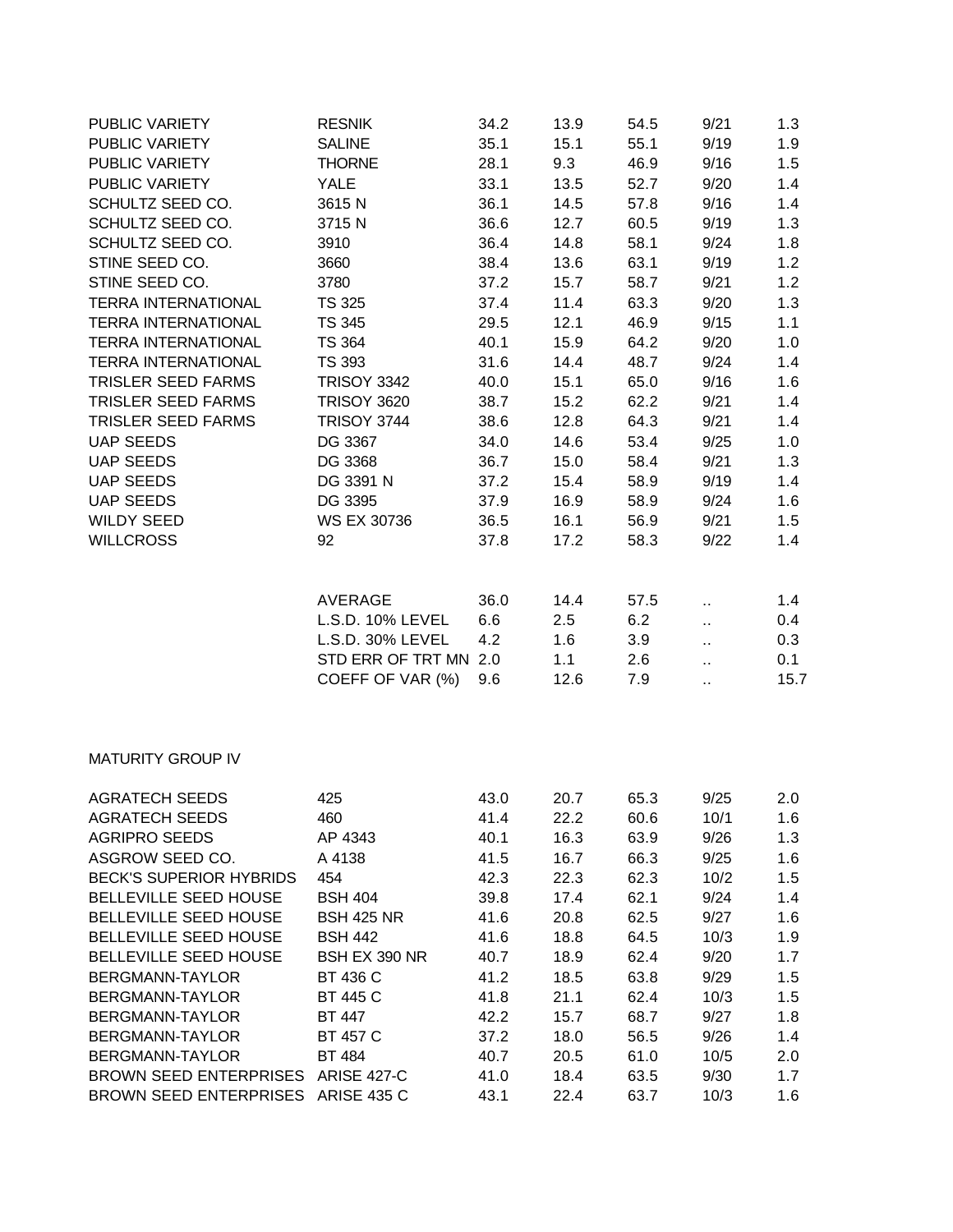| BROWN SEED ENTERPRISES ARISE X 457 |                      | 43.1 | 17.3 | 68.9 | 9/27 | 1.6 |
|------------------------------------|----------------------|------|------|------|------|-----|
| <b>CALLAHAN SEEDS</b>              | 3484                 | 42.2 | 21.7 | 62.6 | 10/4 | 1.9 |
| <b>CALLAHAN SEEDS</b>              | 5410                 | 38.5 | 17.0 | 60.1 | 9/30 | 1.5 |
| <b>CALLAHAN SEEDS</b>              | 6440                 | 42.2 | 21.4 | 63.0 | 9/30 | 1.7 |
| <b>CALLAHAN SEEDS</b>              | 7404 X               | 40.5 | 13.0 | 68.0 | 9/25 | 1.2 |
| <b>CALLAHAN SEEDS</b>              | 7411 X               | 39.1 | 12.6 | 65.5 | 9/23 | 1.1 |
| <b>CALLAHAN SEEDS</b>              | 7417 X               | 39.2 | 12.7 | 65.7 | 9/26 | 1.2 |
| <b>CALLAHAN SEEDS</b>              | 7436 X               | 43.6 | 15.1 | 72.1 | 9/25 | 1.2 |
| DEKALB GENETICS CORP.              | CX 411               | 41.6 | 14.8 | 68.5 | 9/24 | 1.1 |
| DEKALB GENETICS CORP.              | CX 445               | 40.1 | 16.6 | 63.6 | 9/26 | 1.8 |
| DEKALB GENETICS CORP.              | CX 450 C             | 44.3 | 23.0 | 65.5 | 9/29 | 1.8 |
| DEKALB GENETICS CORP.              | CX 469 C             | 40.8 | 18.4 | 63.3 | 9/28 | 1.9 |
| DEKALB GENETICS CORP.              | CX 499 C             | 41.9 | 20.1 | 63.7 | 10/3 | 1.5 |
| FREEDOM SEED CO.                   | 4437                 | 42.6 | 20.2 | 65.0 | 9/23 | 1.8 |
| GATEWAY SEED CO.                   | 451                  | 37.6 | 17.8 | 57.4 | 10/5 | 2.3 |
| <b>GOLDEN HARVEST</b>              | H-1432 N             | 40.8 | 18.9 | 62.7 | 10/1 | 1.3 |
| <b>GOLDEN HARVEST</b>              | H-1454               | 42.6 | 19.9 | 65.4 | 9/25 | 1.4 |
| <b>GOOD BUDDY SEEDS</b>            | GB 401               | 39.6 | 16.3 | 62.8 | 9/23 | 1.4 |
| <b>GREAT HEART SEED</b>            | G-465 C              | 42.9 | 23.3 | 62.5 | 10/4 | 1.5 |
| <b>GREAT HEART SEED</b>            | GX-4304 C            | 41.8 | 21.1 | 62.5 | 9/24 | 1.7 |
| <b>GROWMARK</b>                    | E 412                | 43.9 | 20.1 | 67.6 | 9/28 | 1.2 |
| <b>GROWMARK</b>                    | <b>HS 4110</b>       | 40.1 | 15.0 | 65.1 | 9/26 | 1.6 |
| <b>GROWMARK</b>                    | <b>HS 4426</b>       | 44.6 | 21.4 | 67.7 | 10/2 | 1.4 |
| I.C.I. GARST                       | D-454                | 43.1 | 20.2 | 66.1 | 10/2 | 1.4 |
| <b>LEWIS HYBRIDS</b>               | 405                  | 39.4 | 17.8 | 60.9 | 9/22 | 1.6 |
| LG SEEDS                           | <b>JMS 4240</b>      | 38.8 | 17.8 | 59.7 | 9/26 | 1.6 |
| LG SEEDS                           | LG 6437 C            | 40.9 | 19.0 | 62.9 | 10/2 | 1.7 |
| <b>MERSCHMAN SEEDS</b>             | <b>ATLANTA III</b>   | 41.0 | 15.7 | 66.3 | 10/4 | 1.9 |
| <b>MERSCHMAN SEEDS</b>             | <b>CLEVELAND III</b> | 41.6 | 17.5 | 65.6 | 9/28 | 1.6 |
| <b>MERSCHMAN SEEDS</b>             | <b>HOUSTON III</b>   | 40.4 | 16.9 | 63.9 | 10/3 | 1.8 |
| <b>MERSCHMAN SEEDS</b>             | <b>NASHVILLE</b>     | 41.1 | 18.6 | 63.7 | 10/4 | 1.8 |
| <b>MERSCHMAN SEEDS</b>             | <b>PHOENIX</b>       | 41.1 | 15.0 | 67.1 | 10/3 | 1.6 |
| <b>MERSCHMAN SEEDS</b>             | <b>RICHMOND III</b>  | 42.5 | 17.8 | 67.2 | 9/30 | 1.7 |
| <b>MILES SEED</b>                  | <b>DAVID</b>         | 42.6 | 19.8 | 65.4 | 9/26 | 1.4 |
| <b>MILES SEED</b>                  | <b>JOSHUA</b>        | 44.8 | 21.3 | 68.2 | 10/4 | 1.9 |
| <b>MYCOGEN SEEDS</b>               | 429                  | 43.1 | 20.3 | 65.8 | 9/25 | 1.6 |
| <b>MYCOGEN SEEDS</b>               | 5430                 | 45.2 | 23.9 | 66.5 | 9/29 | 1.3 |
| PIONEER HI-BRED INTERN.            | 9421                 | 39.4 | 19.7 | 59.0 | 9/24 | 1.8 |
| PIONEER HI-BRED INTERN.            | 9481                 | 44.3 | 23.5 | 65.2 | 10/3 | 1.8 |
| PUBLIC VARIETY                     | <b>BRONSON</b>       | 39.5 | 19.9 | 59.1 | 9/25 | 2.0 |
| PUBLIC VARIETY                     | <b>CISNE</b>         | 39.4 | 17.7 | 61.1 | 9/26 | 1.6 |
| PUBLIC VARIETY                     | <b>FLYER</b>         | 38.5 | 13.9 | 63.1 | 9/23 | 1.4 |
| PUBLIC VARIETY                     | KS 4694              | 41.4 | 17.5 | 65.3 | 10/3 | 1.5 |
| PUBLIC VARIETY                     | <b>NILE</b>          | 37.5 | 18.1 | 56.9 | 9/25 | 2.0 |
| PUBLIC VARIETY                     | <b>OMAHA</b>         | 39.5 | 18.3 | 60.6 | 9/25 | 1.2 |
| PUBLIC VARIETY                     | <b>PHARAOH</b>       | 35.3 | 20.6 | 49.9 | 10/9 | 1.7 |
| SCHULTZ SEED CO.                   | 4215N                | 38.3 | 18.0 | 58.6 | 9/23 | 1.7 |
| SCHULTZ SEED CO.                   | 4515N                | 41.7 | 21.8 | 61.5 | 10/3 | 1.5 |
| SCHULTZ SEED CO.                   | 4560                 | 41.8 | 16.5 | 67.1 | 9/30 | 1.6 |
| STINE SEED CO.                     | 4650                 | 44.2 | 19.1 | 69.3 | 10/3 | 1.9 |
|                                    |                      |      |      |      |      |     |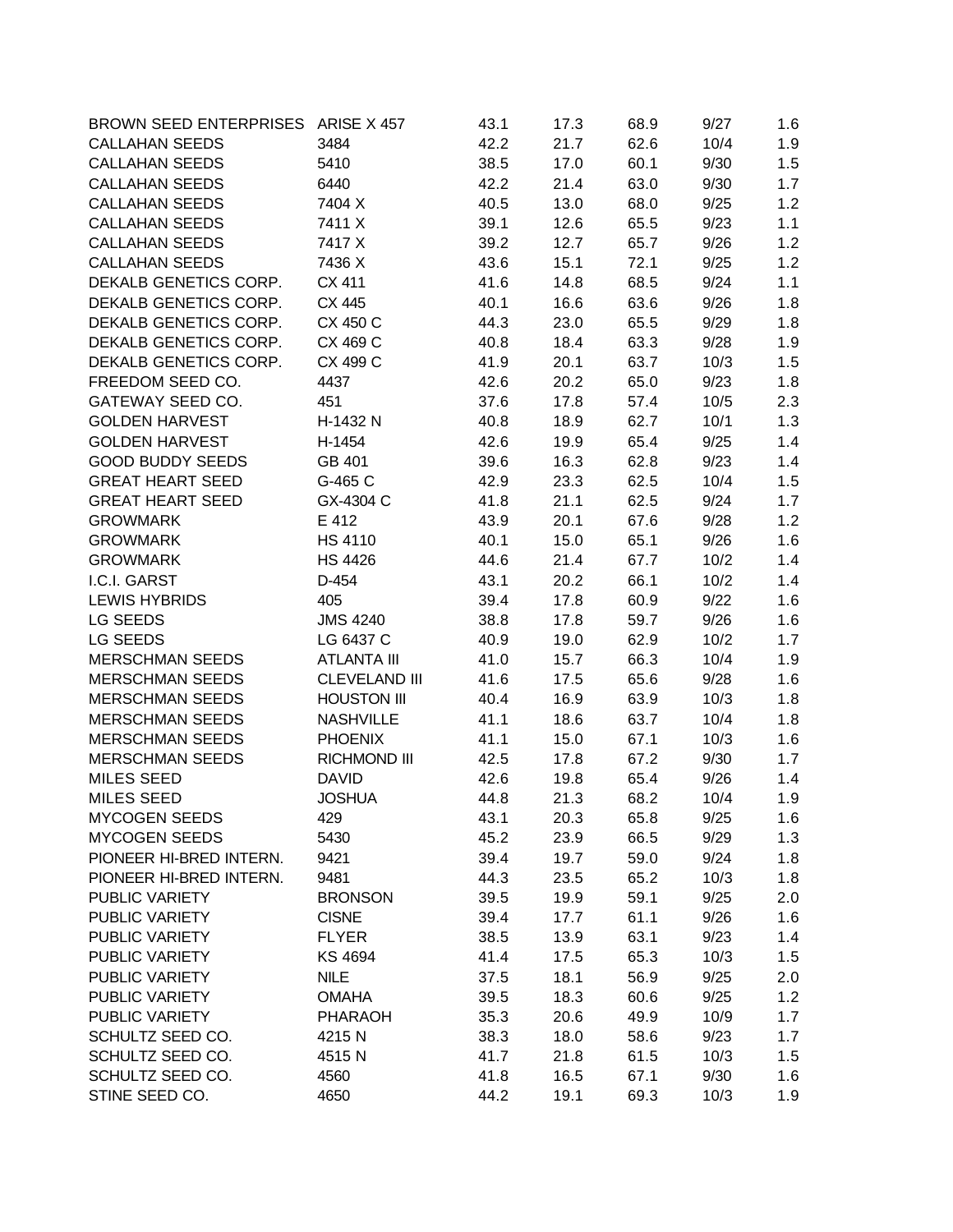| <b>TERRA INTERNATIONAL</b> | TS 415                | 40.3 | 15.0 | 65.5 | 9/25 | 1.7  |
|----------------------------|-----------------------|------|------|------|------|------|
| <b>TERRA INTERNATIONAL</b> | TS 4292               | 39.0 | 19.4 | 58.6 | 9/26 | 1.7  |
| <b>TERRA INTERNATIONAL</b> | <b>TS 474</b>         | 42.6 | 16.8 | 68.4 | 10/9 | 2.3  |
| <b>TERRA INTERNATIONAL</b> | TS 4792               | 40.1 | 23.2 | 57.0 | 10/3 | 1.9  |
| TRISLER SEED FARMS         | <b>TRISOY 4064</b>    | 39.8 | 16.2 | 63.4 | 9/19 | 1.0  |
| <b>TRISLER SEED FARMS</b>  | <b>TRISOY 4212</b>    | 40.5 | 18.5 | 62.5 | 9/23 | 1.9  |
| <b>TRISLER SEED FARMS</b>  | <b>TRISOY 4432</b>    | 42.9 | 19.3 | 66.5 | 9/30 | 1.4  |
| <b>UAP SEEDS</b>           | DG 3410               | 41.3 | 16.3 | 66.3 | 9/28 | 1.6  |
| UAP SEEDS                  | DG 3431 N             | 38.6 | 12.9 | 64.4 | 9/17 | 1.4  |
| WILDY SEED                 | WS 4305               | 42.7 | 18.2 | 67.2 | 10/1 | 1.4  |
| WILDY SEED                 | WS 4505               | 40.4 | 22.5 | 58.3 | 10/4 | 1.7  |
| WILDY SEED                 | <b>WS EX 52</b>       | 40.5 | 18.3 | 62.8 | 9/23 | 1.7  |
| <b>WILLCROSS</b>           | 9447                  | 41.5 | 18.4 | 64.5 | 10/3 | 1.9  |
| <b>WILLCROSS</b>           | 9540                  | 41.2 | 12.1 | 70.3 | 9/24 | 1.0  |
| <b>WILLCROSS</b>           | 9541 N                | 36.4 | 17.9 | 54.8 | 9/24 | 1.9  |
| <b>WILLCROSS</b>           | 9547 N                | 39.6 | 22.7 | 56.4 | 9/29 | 2.1  |
| <b>WILLCROSS</b>           | 9644 N                | 44.1 | 21.9 | 66.2 | 9/30 | 1.6  |
| <b>WILLCROSS</b>           | AP 40                 | 40.6 | 18.9 | 62.4 | 9/20 | 1.7  |
|                            | AVERAGE               | 41.0 | 18.5 | 63.5 | н.   | 1.6  |
|                            | L.S.D. 10% LEVEL      | 5.1  | 2.5  | 4.4  | v.   | 0.4  |
|                            | L.S.D. 30% LEVEL      | 3.2  | 1.6  | 2.8  | v.   | 0.2  |
|                            | STD ERR OF TRT MN 1.5 |      | 1.1  | 1.9  | à.   | 0.1  |
|                            | COEFF OF VAR (%)      | 6.5  | 10.1 | 5.1  | н.   | 12.8 |
|                            |                       |      |      |      |      |      |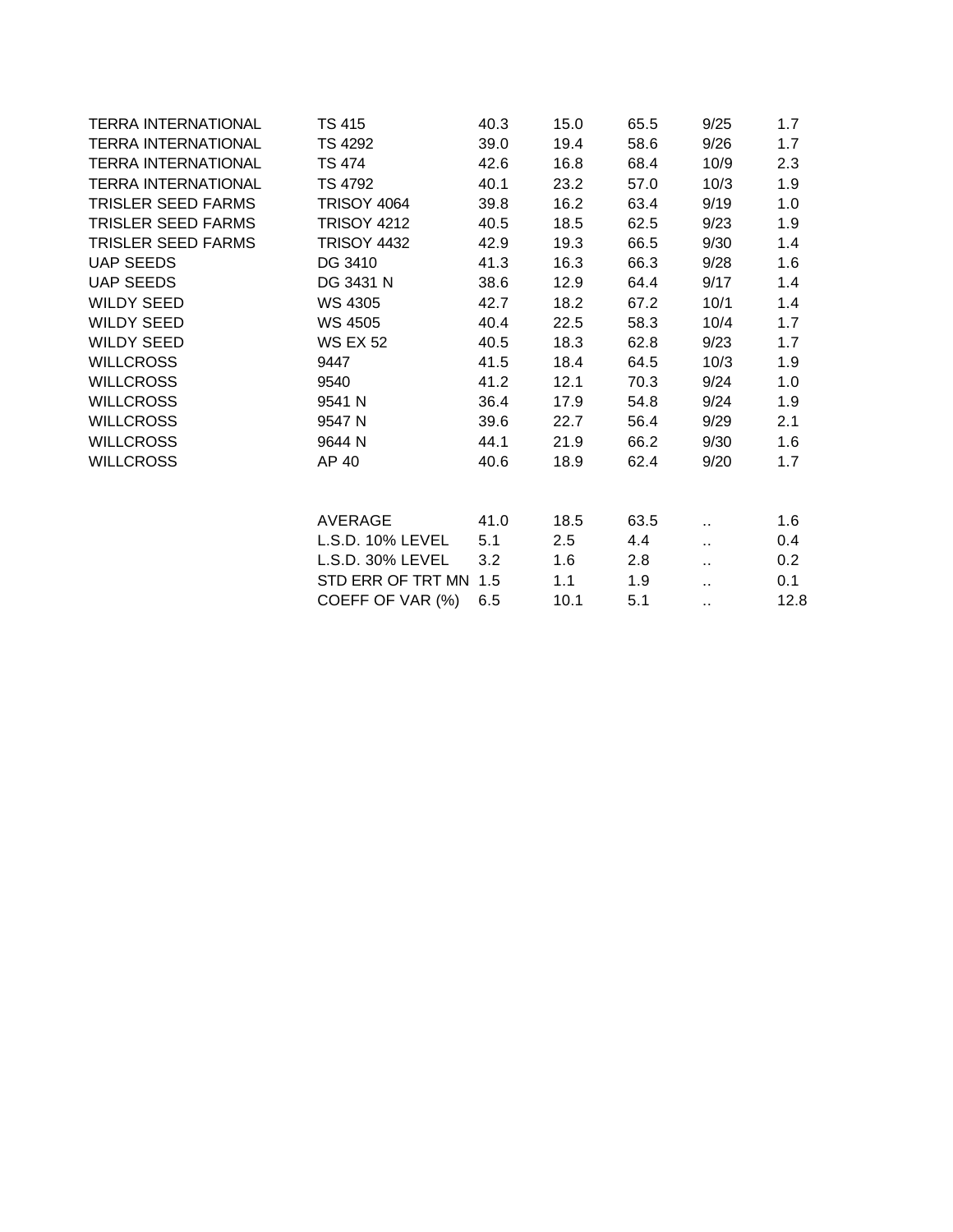|     |              | Ave  | Ave  |
|-----|--------------|------|------|
| Ht. | Shat         | 2 yr | 3 yr |
| in  | ter          | bu/a | bu/a |
|     |              |      |      |
|     |              |      |      |
| 23  | 1            |      |      |
| 27  | 1            | 44.2 |      |
| 30  | 1            | 40.3 |      |
| 30  | 1            | 38.6 | 39.8 |
| 27  | 1            | 34.2 |      |
| 30  | 1            | 39.7 |      |
| 28  | 1            | 41.6 |      |
| 27  | 1            | 41.6 | 42.0 |
| 26  | 1            |      |      |
| 28  | 1            | 41.4 | 42.5 |
| 24  | 1            | 38.2 |      |
| 28  | 1            | 39.8 | 42.1 |
| 31  | 1            | 40.0 | 42.0 |
| 26  | 1            | 37.9 | 40.3 |
| 29  | 1            | 39.6 | 41.7 |
| 22  | 1            |      |      |
| 26  | 1            | 40.6 | 40.8 |
| 28  | 1            | 39.7 | 40.7 |
| 27  | 1            |      |      |
| 28  | 1            | 38.8 |      |
| 28  | 1            |      |      |
| 27  | 1            |      |      |
| 24  | 1            |      |      |
| 27  | 1            |      |      |
| 22  | 1            |      |      |
| 28  | 1            |      |      |
| 26  | 1            | 42.7 | 44.3 |
| 28  | 1            |      |      |
| 22  | 1            | 34.2 | 36.6 |
| 26  | 1            |      |      |
| 23  | 1            |      |      |
| 15  | 1            | 29.5 |      |
| 26  | 1            | 35.3 | 36.6 |
| 23  | 3            | 26.9 | 28.8 |
| 26  | 1            |      |      |
| 26  | 1            | 38.9 | 40.3 |
| 33  | 1            | 38.5 | 40.7 |
| 25  | $\mathbf{1}$ | 37.9 | 41.5 |
| 33  | 1            |      |      |
| 25  | 1            | 36.8 | 37.8 |
| 25  | 1            | 38.3 | 38.3 |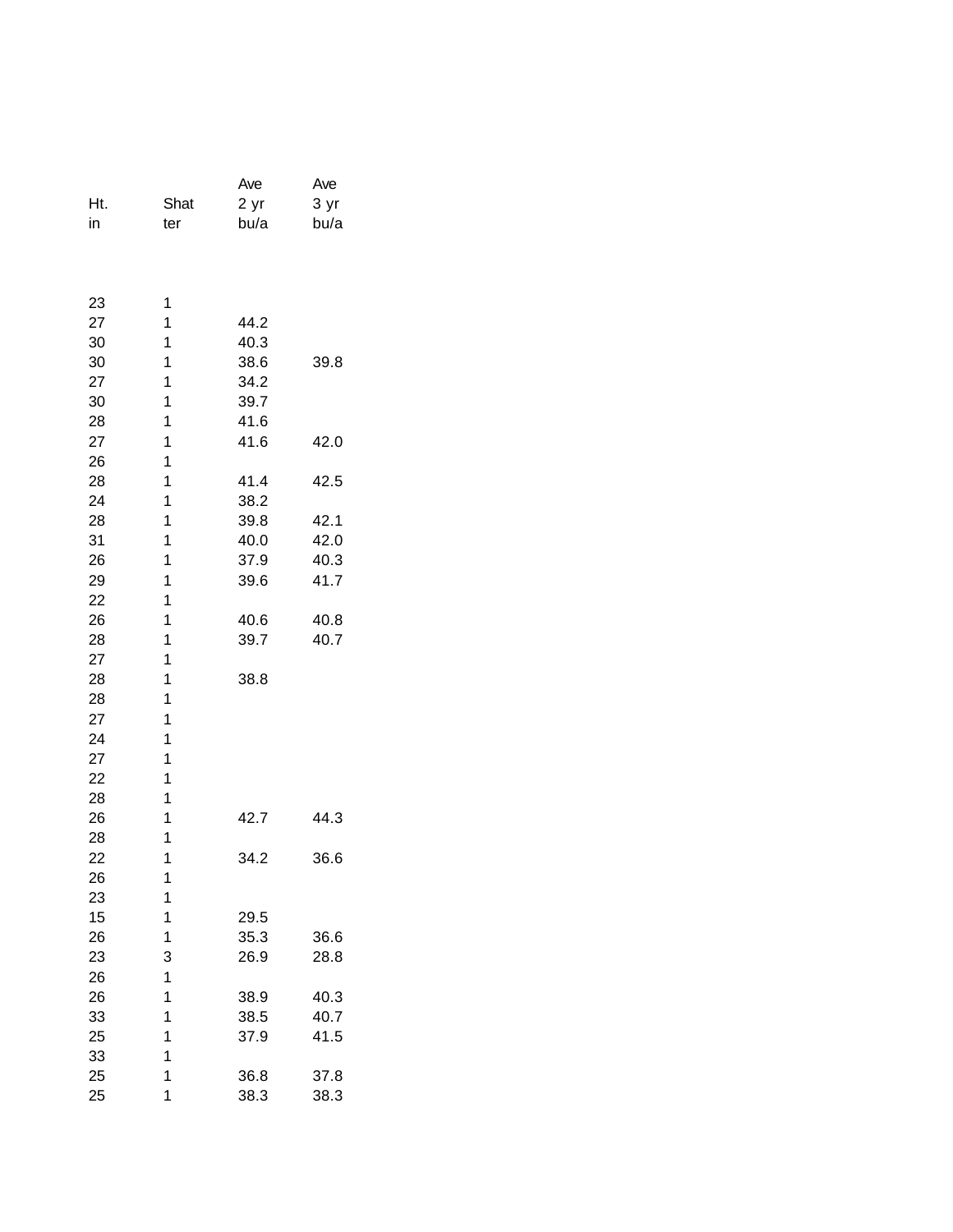| 26           | 1            | 35.8        | 36.0 |
|--------------|--------------|-------------|------|
| 29           | 1            | 37.7        | 39.6 |
| 22           | 1            | 33.5        | 35.7 |
| 25           | 1            | 36.1        | 38.5 |
| 27           | 1            | 38.9        |      |
| 24           | 1            |             |      |
| 27           | 1            |             |      |
| 24           | 1            | 39.5        |      |
| 25           | 1            |             |      |
| 28           | $\mathbf{1}$ | 41.2        |      |
| 24           | 1            | 34.7        |      |
| 24           | 1            | 39.9        |      |
| 24           | 1            | 34.9        | 38.6 |
| 28           | 1            |             |      |
| 26           | 1            | 40.7        | 40.8 |
| 25           | 1            | 40.5        |      |
| 22           | $\mathbf{1}$ |             |      |
| 26           | $\mathbf{1}$ |             |      |
| 26           | $\mathbf{1}$ |             |      |
| 25           | 1            |             |      |
| 26           | 1            |             |      |
| 27           | 1            |             |      |
|              |              |             |      |
| 26.5         | 1.3          | 38.1        | 39.4 |
| 3.4          | 0.7          | ò,          | ٠,   |
| 2.1          | 0.4          |             | .,   |
| $\mathbf{1}$ | 0.2          | 3.4         | 3.2  |
| 6.7          | 26.3         | 15.6        | 13.9 |
|              |              |             |      |
|              |              |             |      |
|              |              |             |      |
|              |              |             |      |
| 37           | 1            | 42.4        | 44.4 |
| 34           | 1            |             |      |
| 30           | 1            |             |      |
| 33           | 1            | 40.1        | 42.9 |
| 33           | 1            |             |      |
| 30           | 1            | 39.2        |      |
| 39           | 1            | 41.8        |      |
| 21           | 1            | <b>20 0</b> |      |

| ◡  |   |      |      |
|----|---|------|------|
| 33 | 1 | 40.1 | 42.9 |
| 33 | 1 |      |      |
| 30 | 1 | 39.2 |      |
| 39 | 1 | 41.8 |      |
| 34 | 1 | 39.9 | 42.7 |
| 29 | 1 |      |      |
| 32 | 1 | 40.0 |      |
| 33 | 1 | 39.3 | 42.6 |
| 32 | 1 |      |      |
| 34 | 1 |      |      |
| 36 | 1 | 38.6 | 42.5 |
| 36 | 1 |      |      |
| 34 | 1 | 38.5 | 42.3 |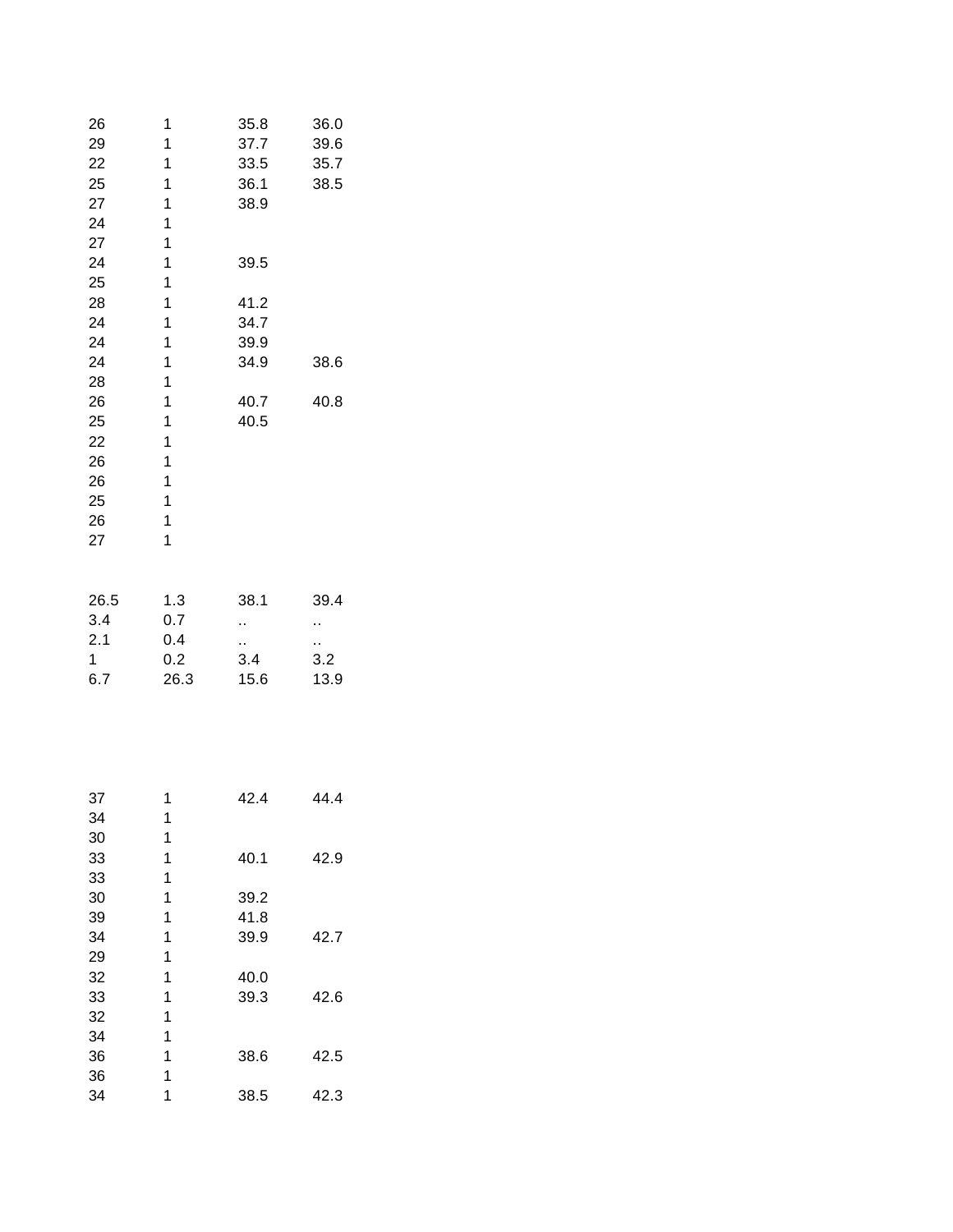| 31       | 1      |      |      |
|----------|--------|------|------|
| 34       | 1      | 39.3 |      |
| 33       | 1      | 39.2 |      |
| 39       | 1      | 41.5 |      |
| 27       | 1      |      |      |
| 29       | 1      |      |      |
| 26       | 1      |      |      |
| 30       | 1      |      |      |
| 27       | 1      | 38.4 | 40.6 |
| 34       | 1      | 39.1 | 41.7 |
| 36       | 1      |      |      |
| 35       | 1      | 40.8 | 42.6 |
| 43       | 1      | 38.6 |      |
| 35       | 1      | 42.2 | 44.0 |
| 40       | 1      | 38.9 |      |
| 30       | 1      | 38.6 | 40.5 |
| 33       | 1      |      |      |
| 31       | 1      | 38.2 |      |
| 34       | 1      |      |      |
| 36       | 1      |      |      |
| 30       | 1      |      |      |
| 33       | 1      | 39.6 | 42.0 |
| 30       | 1      | 40.5 |      |
| 34       | 1      | 41.3 | 43.8 |
| 34       | 1      | 39.8 | 43.3 |
| 34       | 1      | 40.7 | 43.1 |
| 33       | 1      | 40.2 |      |
| 32       | 1      | 35.0 | 39.3 |
| 37       | 1      | 40.1 | 42.8 |
| 35       | 1      | 39.6 | 42.5 |
| 33       | 1      | 38.6 |      |
| 30       | 1      |      |      |
| 36       | 1      | 41.3 | 45.2 |
| 32       | 1      |      |      |
| 34       | 1      |      |      |
|          | 1      |      | 43.2 |
| 33       | 1      | 39.4 |      |
| 30       | 1      |      |      |
| 32<br>39 |        |      |      |
|          | 1<br>1 | 41.7 |      |
| 34       |        | 40.2 | 42.2 |
| 28       | 1      | 38.6 | 40.6 |
| 29       | 1      | 37.8 | 39.4 |
| 32       | 1      | 39.6 | 41.6 |
| 35       | 1      | 36.1 | 39.7 |
| 29       | 1      | 39.7 |      |
| 30       | 1      | 33.9 |      |
| 34       | 1      | 40.2 |      |
| 34       | 1      |      |      |
| 34       | 1      |      |      |
| 34       | 1      | 41.2 | 43.3 |